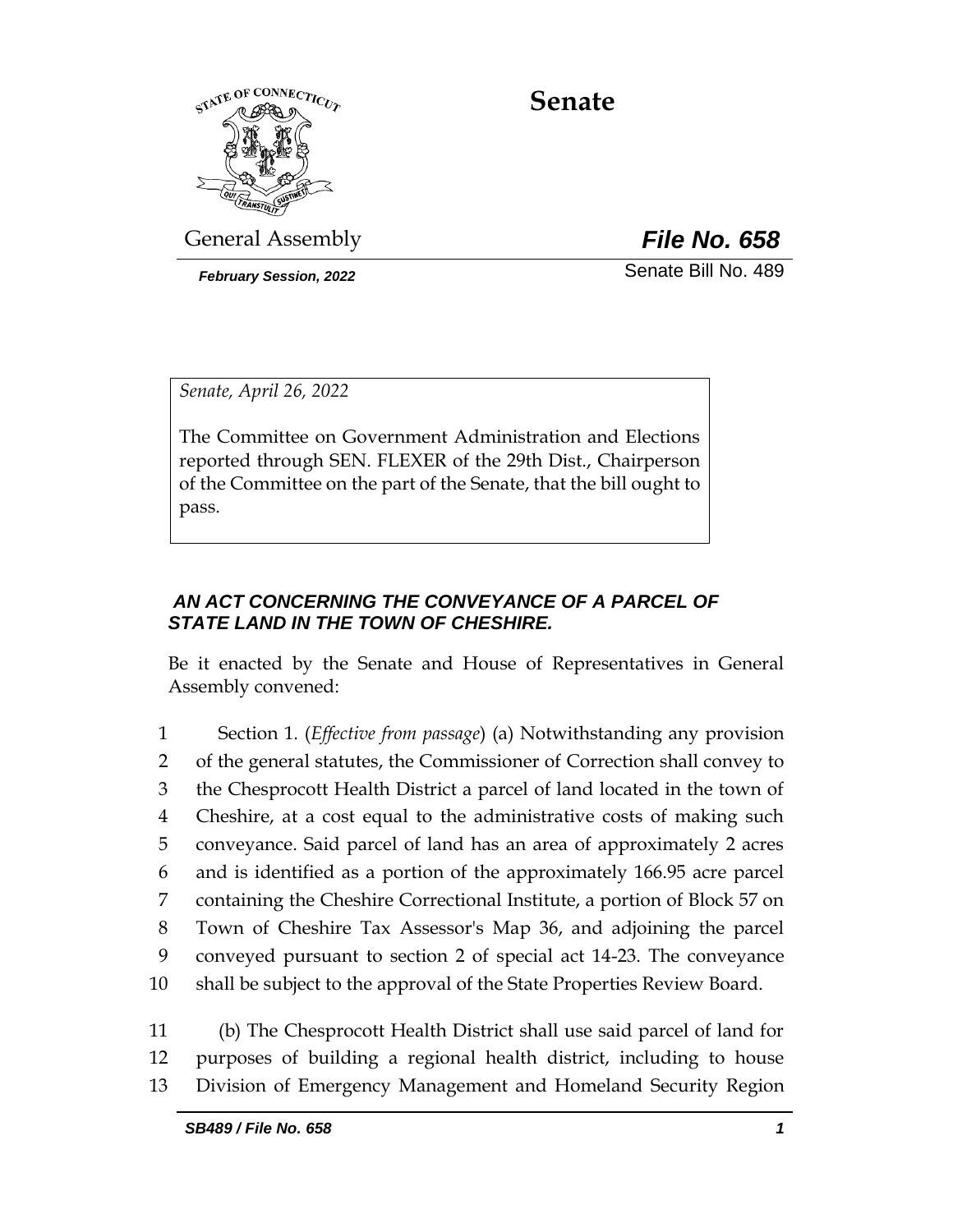| 14 | No. 2 and emergency support function No. 8, public health and medical   |
|----|-------------------------------------------------------------------------|
| 15 | services. If the health district:                                       |
| 16 | (1) Does not use said parcel for said purposes;                         |
| 17 | (2) Does not retain ownership of all of said parcel; or                 |
| 18 | (3) Leases all or any portion of said parcel,                           |
| 19 | the parcel shall revert to the state of Connecticut.                    |
| 20 | (c) The State Properties Review Board shall complete its review of the  |
| 21 | conveyance of said parcel of land not later than thirty days after it   |
| 22 | receives a proposed agreement from the Department of Correction. The    |
| 23 | land shall remain under the care and control of said department until a |
| 24 | conveyance is made in accordance with the provisions of this section.   |
| 25 | The State Treasurer shall execute and deliver any deed or instrument    |
| 26 | necessary for a conveyance under this section, which deed or instrument |
| 27 | shall include provisions to carry out the purposes of subsection (b) of |
| 28 | this section. The Commissioner of Correction shall have the sole        |
| 29 | responsibility for all other incidents of such conveyance.              |

This act shall take effect as follows and shall amend the following sections:

|--|

*GAE Joint Favorable*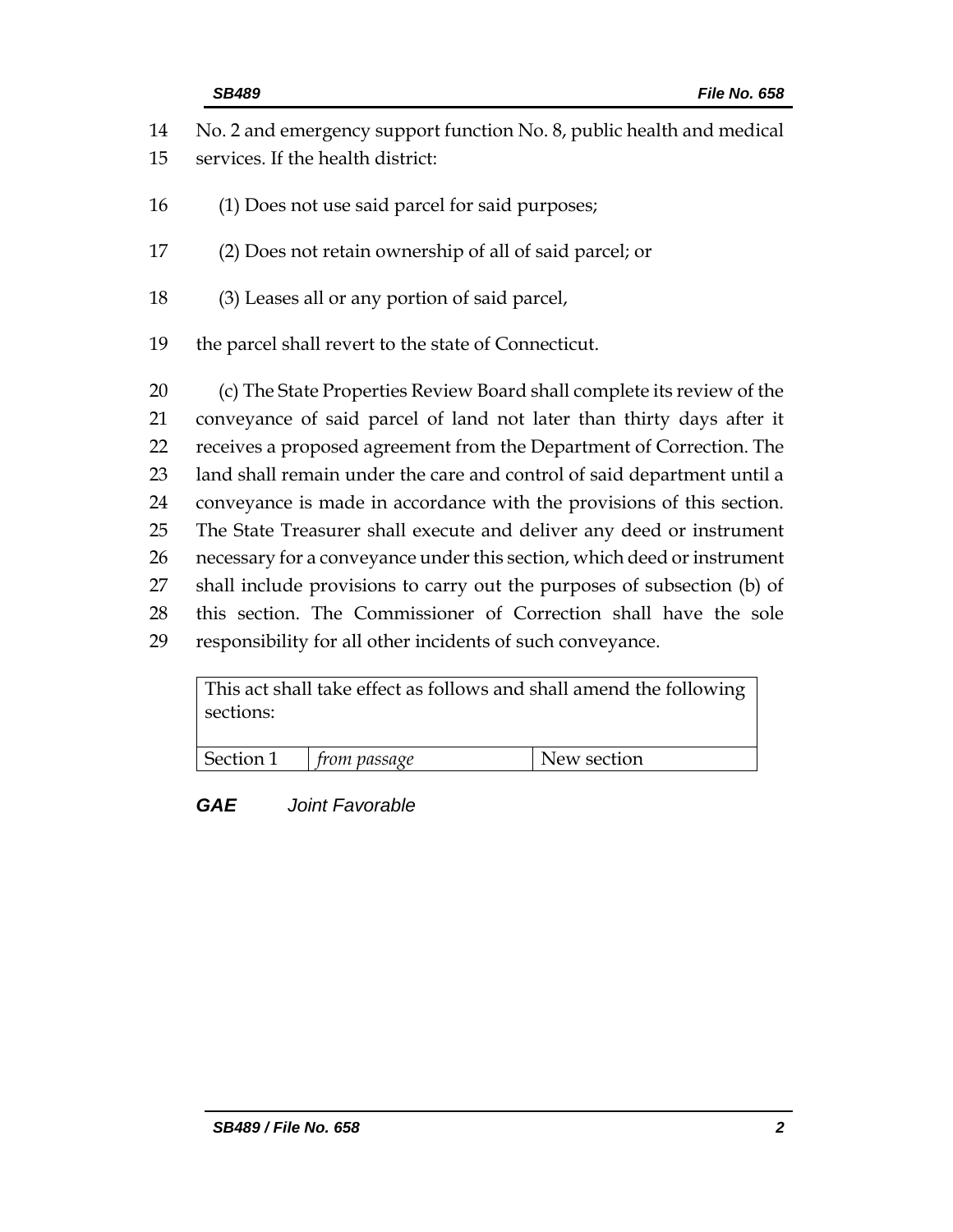*The following Fiscal Impact Statement and Bill Analysis are prepared for the benefit of the members of the General Assembly, solely for purposes of information, summarization and explanation and do not represent the intent of the General Assembly or either chamber thereof for any purpose. In general,*  fiscal impacts are based upon a variety of informational sources, including the analyst's professional *knowledge. Whenever applicable, agency data is consulted as part of the analysis, however final products do not necessarily reflect an assessment from any specific department.*

## *OFA Fiscal Note*

#### *State Impact:*

| <b>Agency Affected</b> | <b>Fund-Effect</b> | FY 23 \$    |
|------------------------|--------------------|-------------|
| Correction, Dept.      | GF - Loss of       | 1.3 million |
|                        | Asset              |             |

Note: GF=General Fund

### *Municipal Impact:* None

### *Explanation*

The bill conveys a specified parcel of land totaling approximately 3 acres from the Department of Correction to the Chesprocott Health District. The state would lose use of the asset (approximate value of \$1.3 million). The Chesprocott Health District would gain use of an asset and would pay the administrative costs of the conveyance.

The land conveyance is subject to the review and approval of the State Properties Review Board. The asset would revert to state control if the recipient does not use the land for specified purposes.